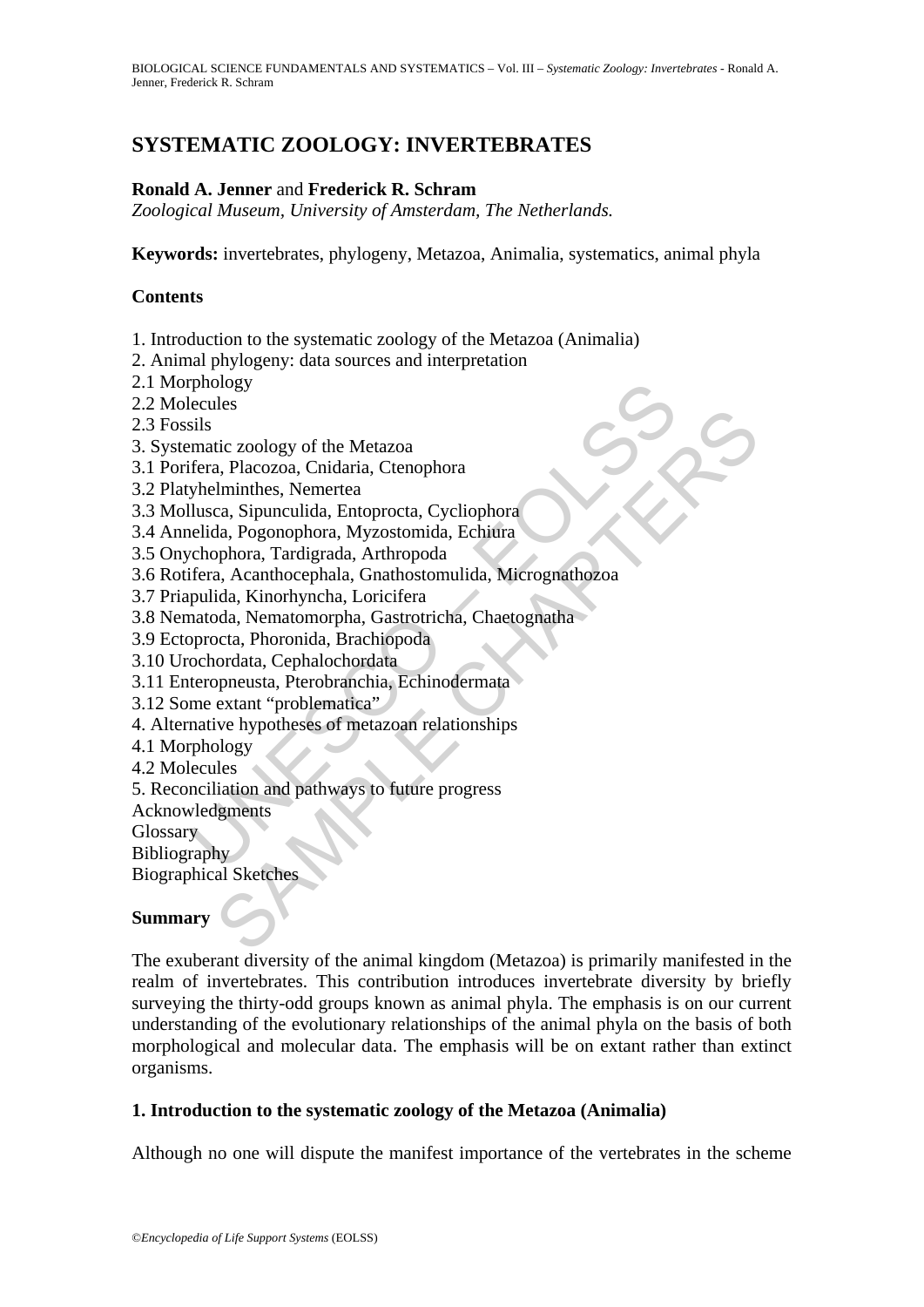of nature, vertebrates are easily eclipsed in sheer variety by the invertebrates that make up the vast majority of animal or metazoan biodiversity. Of a total of one to two million described animal species, a mere 45.000 are represented by vertebrates. This stupendous diversity of invertebrates furnishes a rich playing ground for all manner of biological research. From this diversity of forms, biologists have selected so-called model system species according to their special suitability for studying particular biological problems. Familiar examples include the fruit-fly *Drosophila melanogaster* that is used in wide ranging experiments from population biology to developmental genetics, and the nematode *Caenorhabditis elegans* that is the subject of intense efforts to characterize its entire genome. However, model systems represent only a small fraction of the available diversity of animals. This paper will put the model systems into perspective by presenting an introductory survey of all animal phyla, emphasizing their evolutionary relationships.

Ing an intoductory survey of an animal phyta, emphasizing the ships.<br>
Ships.<br>
the prime objectives of the science of systematic zoology is the relen<br>
evolutionary history of the animal kingdom. The emphasis is<br>
term of ev Final objectives of the science of systematic zoology is the reconstruction evolutionary history of the animal kingdom. The emphasis is on recover of evolutionary branchings that defines the structure of the tree ps withi One of the prime objectives of the science of systematic zoology is the reconstruction of the hidden evolutionary history of the animal kingdom. The emphasis is on recovering the pattern of evolutionary branchings that defines the structure of the tree of relationships within the animal kingdom. The task is daunting. Currently more than a million species of living animals have been described, although the exact number remains unknown, and estimates for the real biodiversity of animals invariably yield even higher figures. Fortunately, this exuberant diversity is not completely chaotic. Animals can be grouped into taxa of increasing inclusiveness on the basis of possessing specific sets of shared derived characters. The animal phyla traditionally represent the most inclusive or highest level animal taxa in the traditional Linnaean classificatory system, and these are clearly demarcated from each other by the possession of unique body plans or ground patterns. The distinctiveness of the animal phyla stands in sharp contrast to our ability to accurately reconstruct their evolutionary relationships, which have roots more than 500 million years old when the major groups of animals diverged. A long history extending back at least to the period immediately following the publication of Charles Darwin's *On the origin of species* in 1859 richly illustrates our extensive struggles to trace life's ancestry. Although the core practice and concerns of systematic zoology have remained relatively unchanged for almost one and a half centuries, the continual gathering of more data, and the development of new techniques and methods of analysis have allowed the tapping of virgin data sources. These in turn have stimulated the study of old problems from new perspectives. Technological advances, such as the development of electron microscopy and molecular biology, have opened up a wealth of unexplored data. In addition, the widespread adoption of cladistics as a uniform method of phylogenetic inference has greatly benefited the comparability and testability of proposed phylogenetic hypotheses. Because phylogenetic hypotheses place inescapable constraints upon scenarios of animal body plan evolution by specifying a mandatory sequence of origins and divergences of animal body plans, an understanding of the pattern of animal relationships is therefore essential for any study that addresses questions of evolutionary process.

We present here a concise overview of the current understanding of invertebrate systematics on the basis of both molecular and morphological data. The following section on Animal phylogeny: data sources and interpretation summarizes what information is used to reconstruct higher level animal relationships. The section on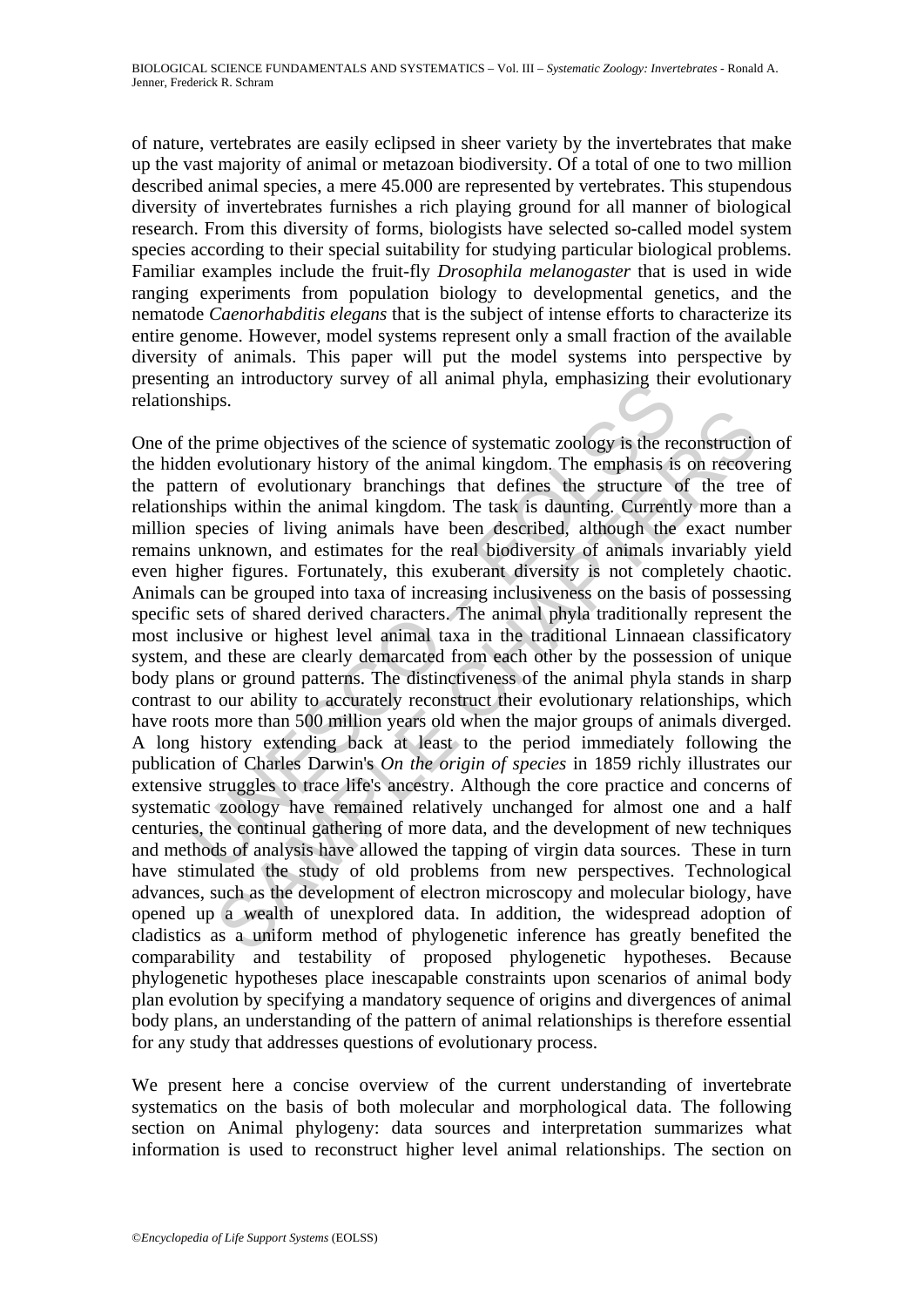Systematic zoology of the Metazoa summarizes our current understanding of the systematics of all recognized animal phyla. The section on Alternative hypotheses of metazoan relationships summarizes and complements the discussions of the preceding sections, with an emphasis on the difficulties that are encountered by using different data sources. Technical terms (including names of supraphyletic taxa) are explained either in the text or the glossary. The following discussions deal almost exclusively with extant taxa. Fossils are only considered when they have offered unique insights into the origin of a phylum or supraphyletic taxon (e.g., Arthropoda, Brachiopoda).

### **2. Animal phylogeny: data sources and interpretation**

For a general exposition of the fundamentals of systematic research, we refer the reader to the various relevant subsections under Classification and diversity of life forms. In principle, any observable attribute of animals that exhibits an appropriate level of variation could be used for reconstructing phylogenetic relationships. Traditionally, a qualitative distinction is made between morphological and molecular data. This distinction should not be regarded as absolute, since many of the same problems of analysis and issues of interpretation are common to both types of data.

### **2.1 Morphology**

Encial exposition of the intualmentals of systematic executi, we<br>carriots relevant subsections under Classification and diversity of<br>e, any observable attribute of animals that exhibits an appro<br>n could be used for reconst may observable attribute of animals that exhibits an appropriate leve<br>ould be used for reconstructing phylogenetic relationships. Traditionall<br>distinction is made between morphological and molecular data.<br>Should not be reg The field of invertebrate systematics may seem forbidding to the uninitiated reader as a result of the jargon riddled literature. An imposing quantity of terms is used both to describe the detailed morphology of organisms, as well as to designate taxa or clades of strictly defined membership. Luckily, there exists at least some logical connection between these realms of nomenclature. Many of the names attached to certain clades of invertebrates reflect the nature of the underlying characters used to define these taxa. Therefore we will provide a succinct overview of some of the most important metazoan clades, and the key features that have been marshalled in their support. This will at the same time introduce the reader to some household names of animal clades, and some very basic knowledge of animal organization.

One of the deepest splits within the animal kingdom separates the Bilateria (Figure 6, 10) or bilaterally symmetrical animals from those that lack this body symmetry. The same division can be made when we consider the presence of embryonic germ layers. A synonym of Bilateria is Triploblastica, which refers to the presence of three germ layers: ectoderm (outer layer forming skin and nervous system), endoderm (inner layer forming the digestive system), and mesoderm (middle layer forming most other tissues and organs). Consequently, animals lacking mesoderm but possessing ecto- and endoderm can be referred to as Diploblastica.

One of the fundamental splits within Bilateria is traditionally based upon embryological data: Protostomia and Deuterostomia (Figure 6, 7, 8). Most animals develop from a more or less hollow sphere of cells, called a blastula, into a layered structure called a gastrula by invaginating the embryonic gut or archenteron. This process can be understood in analogy to pushing a finger into a blown-up balloon to produce an invagination. The opening of the archenteron to the outside is called blastopore, which will develop into the mouth in Protostomia (meaning mouth first) and the anus in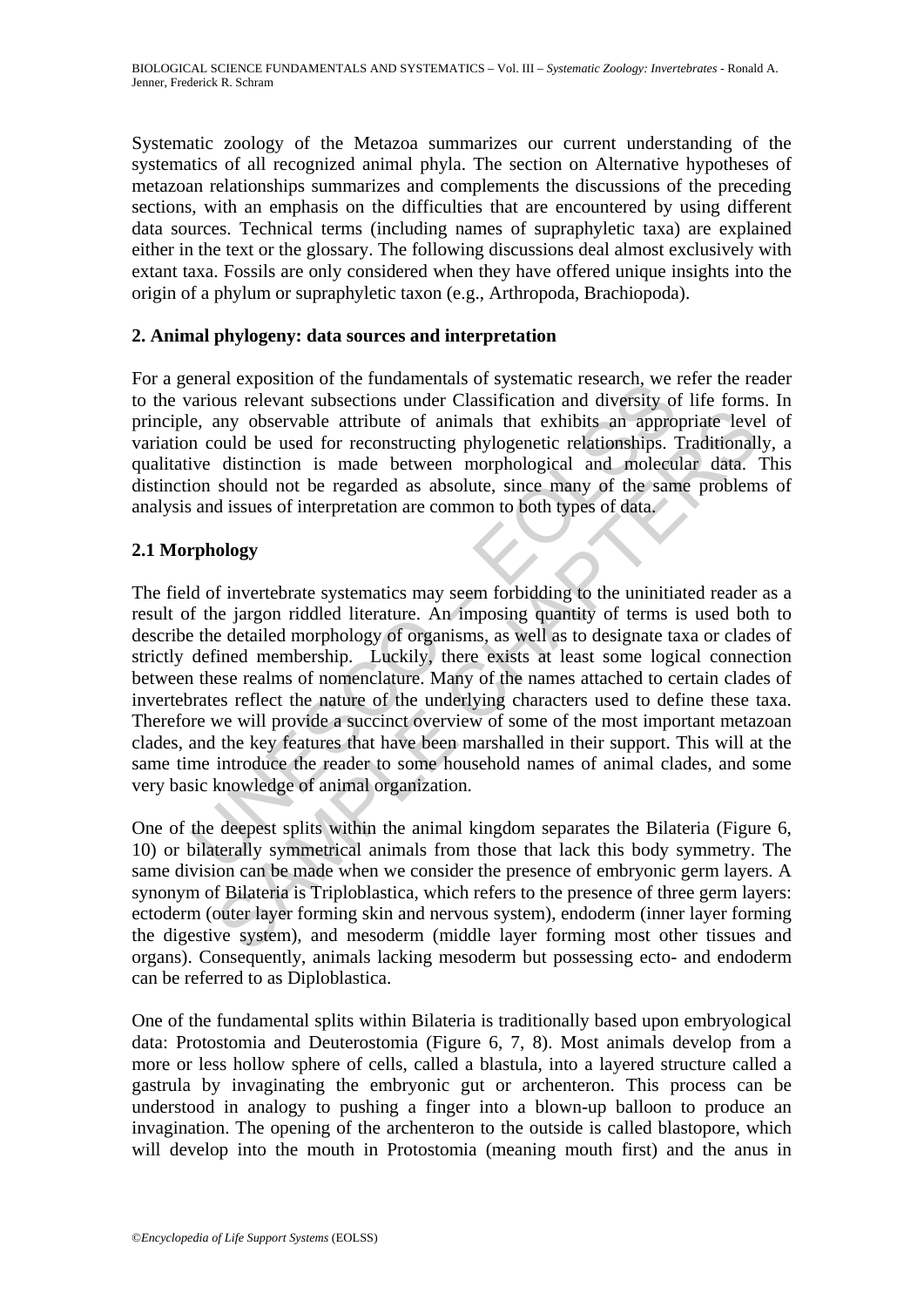Deuterostomia (meaning mouth second).

A different but very important distinction between bilateral animals has been made upon the basis of the nature of their main body cavities. In Coelomata, the middle germ layer or mesoderm forms a cavity which becomes lined with an epithelium. The body cavities that house our own internal organs are examples of coeloms. This organization is very different from animals that lack a coelom, the non-coelomates. These have traditionally been separated into Pseudocoelomata (possessing a body cavity not lined with mesodermal epithelium), and Acoelomata (having a compact organization without a body cavity).

Many bilaterians possess ventrally (belly side) located main nerve cords. These taxa have been called Gastroneuralia. This contrasts with the dorsal (back side) position of the main nerve cord in for example our own phylum, Chordata.

Much phylogenetic significance has been attached to the mode of embryonic cleavage, the process during which the fertilized egg divides to become multicellular. Based upon the geometry of cleavage cells (called blastomeres), one can at least distinguish spiral cleavage, and radial cleavage. A taxon Spiralia (a major group of protostomes) (Figure 8) is based upon the former, a taxon Radialia (almost identical to Deuterostomia) is based upon the latter cleavage type.

### **2.2 Molecules**

materials possess ventually (being such collated man flerive con-<br>en called Gastroneuralia. This contrasts with the dorsal (back si<br>n areve cord in for example our own phylum, Chordata<br>hylogenetic significance has been att Molecular studies of invertebrate systematics are currently dominated by the use of 18S rRNA/DNA nucleotide sequences. The 18S rRNA molecules are structural components of ribosomes, which are the protein synthesis factories of living cells. For most phyla at least one species has been sequenced, and for several phyla multiple species have been sequenced for analyses of intra-phylum relationships (e.g., arthropods, chordates). Nevertheless, a host of new molecular data sources are increasingly being used.

erve cord in for example our own phylum, Chordata.<br>
segenetic significance has been attached to the mode of embryonic cleav<br>
during which the fertilized egg divides to become multicellular. Based try<br>
of cleavage cells (ca Recently, comparative studies of both temporal and spatial aspects of gene expression patterns of a plethora of identified developmental genes have added an extra dimension to higher level animal phylogenetics. Comparative developmental gene expression studies currently form the core of the blossoming discipline of evolutionary developmental biology, and have already generated fundamental evolutionary insights. One of the most tantalizing findings of these new studies is evidence for a complete inversion of the dorsoventral (back to belly) axis in invertebrates. This means that the ventral side of a fly is directly comparable and homologous to the dorsal side of a vertebrate! Zoologists are now busy searching for corroborative evidence from morphology, and try to pinpoint exactly when and where in the metazoan tree such a dramatic event could have taken place.

### **2.3 Fossils**

Although the fossil record provides the only direct source of information for testing different hypotheses about the course of evolution, fossils have nevertheless not played a leading role in current attempts to reconstruct higher level metazoan phylogeny.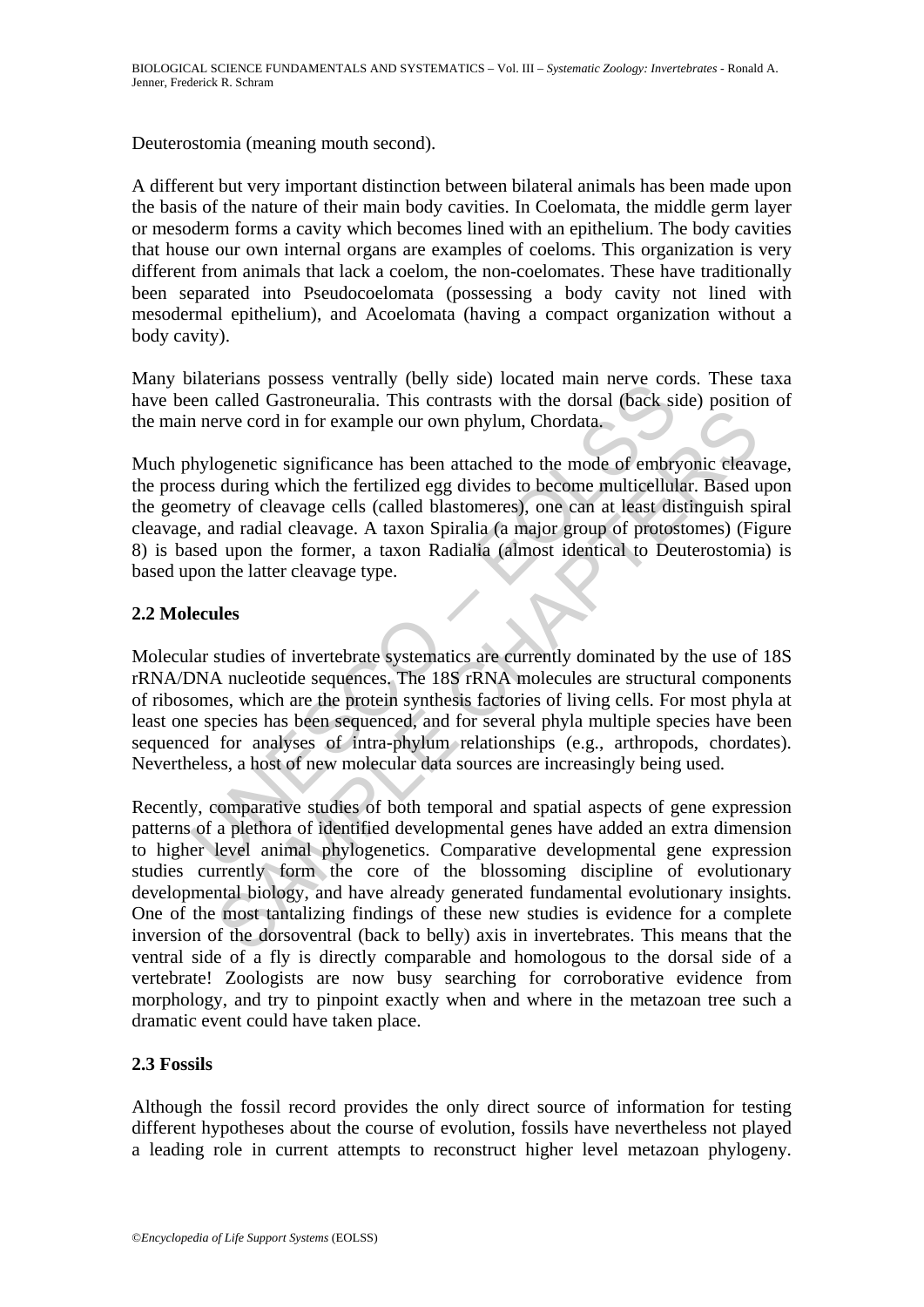Generally, invertebrate zoology textbooks provide a rather pessimistic assessment of the role of the fossil record in understanding the origin and nature of animal diversity. This perspective is not entirely justifiable. Despite the fact that the fossil record largely remains silent about the evolution of most animal phyla, fossils have nevertheless provided fascinating insights into the diversity and/or evolutionary origin of various extant phyla, including poriferans, ctenophores, arthropods, molluscs, priapulids, echinoderms, chordates, and brachiopods. Especially relevant are Cambrian fossils of exceptional preservational quality found in diverse assemblages all over the world, such as the Burgess Shale fauna of British Columbia, the Sirius Passet fauna of northern Greenland, and the Chengjiang fauna of southwest China. As will be illustrated in relevant places below, the rigorous application of stem and crown group concepts (see Glossary) is an important handle for helping to systematize these findings. But admittedly, the phylogenetic significance of many fossils remains elusive, in particular the highly problematic Ediacaran (Precambrian) fossils, which may be a diverse assemblage that contains genuine members of extant phyla, and real oddballs that cannot be placed inside the Metazoa.

#### **3. Systematic zoology of the Metazoa**

The amplydiant indict on length to suppressed the servent of the phylogenetic significance of many fossils remains eluse<br>hly, the phylogenetic significance of many fossils remains elusively problematic Ediacaran (Precambri problematic Ediacaran (Precambrian) fossils, which may be a divertion-<br>problematic Ediacaran (Precambrian) fossils, which may be a diverted transition and the Metazoa.<br>In the Metazoa.<br>This coology of the Metazoa<br>provide an We will provide an overview of the current knowledge of the systematics of all recognized animal phyla. The emphasis will be on the results from recent cladistic studies of both morphological and molecular data, without detailing the relative merit of all published alternative hypotheses. We have attempted to make this survey readable for non-specialists by keeping technical discussions of morphology and molecules to a bare minimum. The subsections treat several more or less closely related phyla simultaneously, discussing their monophyly and probable sister group relationships, and where relevant, the internal phylogenetic relationships of individual phyla. Broader scale phylogenetic patterns are discussed under Alternative hypotheses of metazoan relationships. For taxon-specific details of morphology, behavior, ecology, evolution, and biogeography, the reader is referred to the specialist chapters on the respective phyla elsewhere in the encyclopedia.



TO ACCESS ALL THE **36 PAGES** OF THIS CHAPTER, Visit[: http://www.eolss.net/Eolss-sampleAllChapter.aspx](https://www.eolss.net/ebooklib/sc_cart.aspx?File=E6-71-07)

#### **Bibliography**

Bowler P.J. (1996). Life's splendid drama. Evolutionary biology and the reconstruction of life's ancestry, 1860-1940. Chicago, USA: The University of Chicago Press. [A wonderful historical exploration of a much neglected topic of post-Darwinian evolutionary biology: the reconstruction of the tree of life with an emphasis on arthropods and vertebrates.]